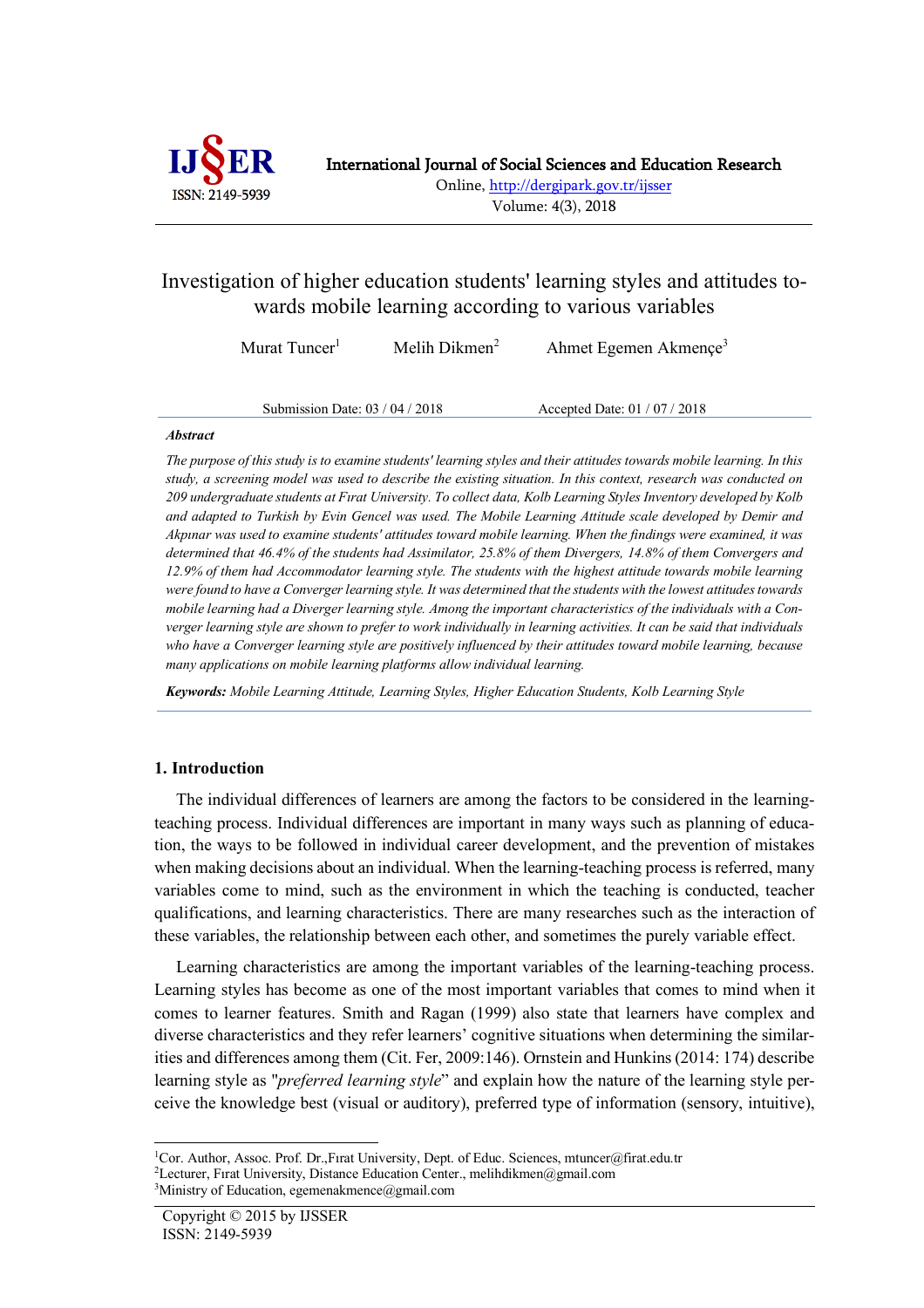how the organized information is handled (induction, deduction), how information is processed (active or reflective) and how the individual understands (sequential or holistic). Başaran (2005: 430) while suggesting a set of principles such as time, reinforcement, meaningful learning, listening time, motivation, he focuses on knowing how to learn rather than what to learn because each student is different in terms of learning style.

Kolb describes learning as a process in which knowledge is acquired through the transformation of experience (Mcleod, 2013). Experience is a situation that differs from one person to another. The process of experience is shaped by the individual qualities and the level of these qualities. Riding and Rayner (1998) have handled the concept of learning style in a broader framework and have stated that they include personal preferences or learning activities as well as individual differences (Cit.Kılıç, 2002). The view of cognitive psychology as "*learning process is influenced by the individual*" indicates that learning styles are also important in the learning process. Is it really effective in learning an individual's style? If the individual's learning style is effective in learning and explains a part of its variance, what is to be known about it and what kind of planning should be done? These questions are seen as important in terms of effective teaching. When these questions are taken into account in terms of field literacy studies, they are very different from each other. Fer (2003) argues that individuals follow different paths when learning, while a learning environment is suitable for one individual, environment may not be suitable for the other. Başaran (2005: 436) states that pupils often find their way of learning on their own and that teachers are not very interested in teaching learning. This determination leads us to the conclusion that teachers are not knowledgeable about the learning styles of their students. Transferring Bruner's views on learning, Yapıcı (2016: 104) states that learners are naturally curious and are inclined to learn how they learn in the learning process. Kılıç (2002) studies this issue on a different scale and emphasizes that there is no definite relationship between the dominant learning style and the preferred learning activity according to the research findings. Likewise, Khaki, Ganjabi and Khodamoradi (2015) noted that learning styles did not affect students' language learning performances. In another study (Okur and Bahar, 2010), the findings indicate that the academic achievement changes according to the learning style, while the learning anxiety does not change.

By using Technological developments in educational settings, new evaluations should be done considering the development and applications of these technologies. As the learning process is influenced by the individual and it is known that the experience is important in this process, an important problematic situation emerges as how the sense of learning styles change together with technology. This research has been carried out in a limited scope with mobile learning tools rather than exploring a general definition that includes broad meanings such as technology. A second limitation is made in terms of variable which is the attitude towards mobile learning tools.

Kitchens and Sharma (2004) and Caudill (2007) have described "*mobile devices as integration of next-generation technologies with web services*". Elçiçek and Bahçeci (2017) claims that learning performance can be improved by offering different learning contents based on the interests and needs of learners in mobile learning environments. Poyraz (2014) has received negative feedback on the effectiveness of these devices such as Tablet PC in his research on mobile devices. According to this research, the usefulness of Tablet PCs in the learning process is a matter of debate. In another research (Kuşkonmaz, 2011), the findings show that teachers' perception of mobile learning are positive. According to Haznedar (2012), attitudes towards e-learning can be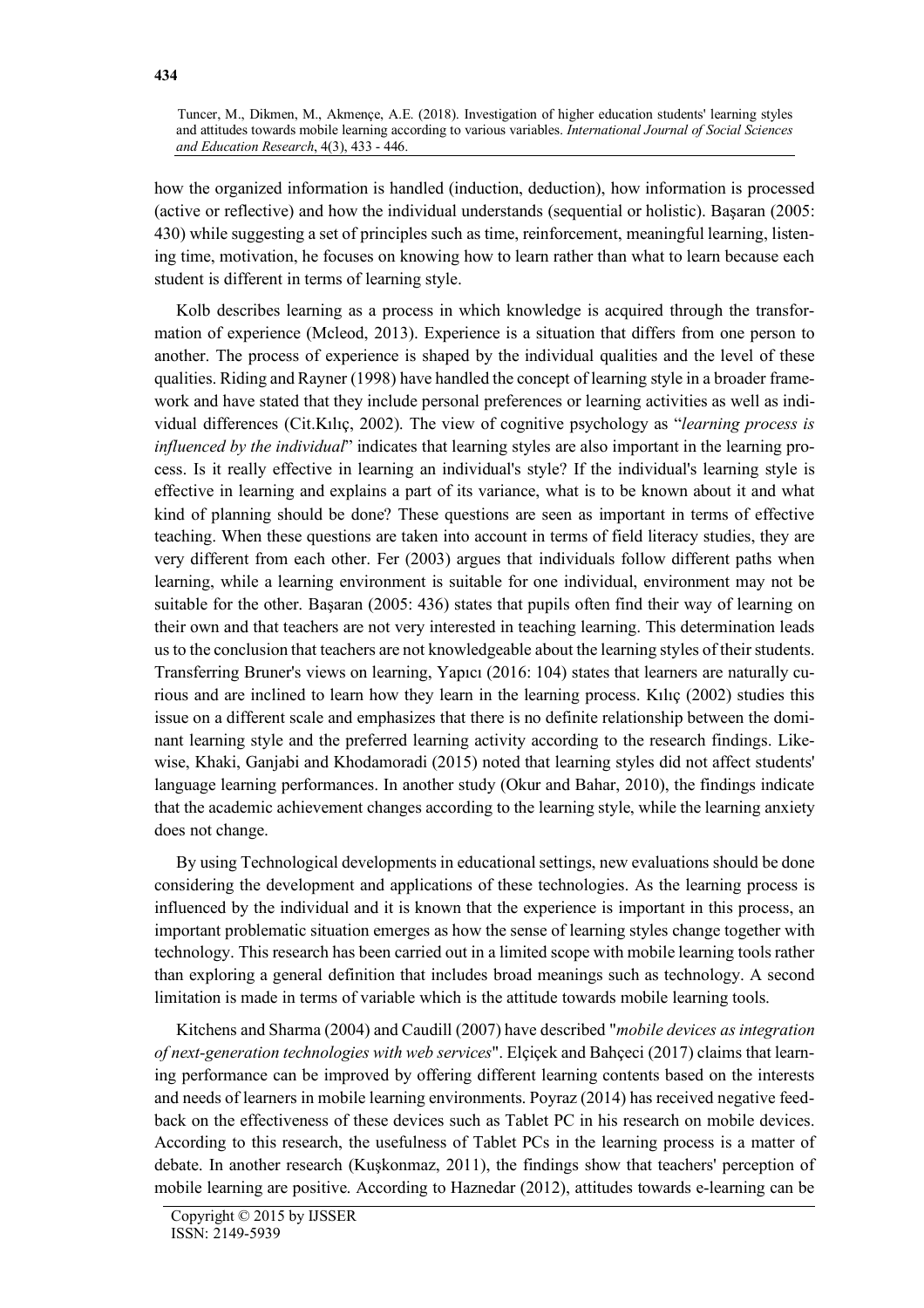significantly different according to gender, class level, foreign language level, computer usage experience and frequency of internet usage. Another study that supports these findings in terms of gender change was made by Tekinarslan (2008), indicating that male students 'attitudes toward internet based learning are more positive than female students'. This difference in terms of gender variation has been obtained in some other researches (Işık, Karakış and Güler, 2010, Farmer, Güneş and Üstündağ, 2010; Dikbaş, 2006).

It is understood from the sections above that learning styles and mobile learning are subject to many researches independently of each other. However, there is no study of these two cases studied together. As mobile learning takes place in many ways in learning-teaching processes, it will be an important outcome in terms of education to reveal the relationship between these two situations. Based on this information, the general aim of the research can be explained as the learning styles of the university students and their attitudes towards mobile learning according to various variables. For this general purpose, the following questions were tried to be clarified in the research.

- How is the distribution of sample students in terms of learning styles?
- Is there a significant relationship between students' genders and learning styles?
- How is the distribution of students' dominant learning styles according to age level?
- Is there a meaningful relationship between students' dominant learning styles and seniority or graduation status?
- What are the attitudes of students towards mobile learning?
- Do the students' attitudes towards mobile learning differ significantly in terms of their gender?
- Are the attitudes of students towards mobile learning significantly differentiated from the daily internet use?
- Do the students' attitudes towards mobile learning differ according to their age level?
- How is the distribution of students' attitude score averages according to dominant learning styles?
- Are the students' attitudes towards mobile learning significantly differentiated from the dominant learning styles?

## **2. Methodology**

This study was conducted according to the screening model. Karasar (2009: 176) describes the survey model as describing the current situation as it is. The universe of the study consists of students enrolled in higher education institutions. The sample of the research consists of the individuals who are studying at Fırat University. A simple random sampling method was used in the selection of the sample. In this sampling method, every element of the universe has equal chance of being part of the sample (Arıkan, 2004, p.141). In this respect, the sample of the research is composed of 209 students studying at Fırat University. Two different tools were used to collect data in the survey.Kolb Learning Style Inventory-III (KÖSE-III) developed by Kolb (1999) and adapted to Turkish by Evin Gencel (2007) was used as the first data collection tool of the research. Adapted to Turkish and studied the validity and reliability by Evin Gencel (2007), Cronbach Alpha reliability coefficients of the learning style inventory was found to be between 0.71 to 0.80 in the study. In this study, Cronbach's Alpha, used to calculate the reliability for four dimensions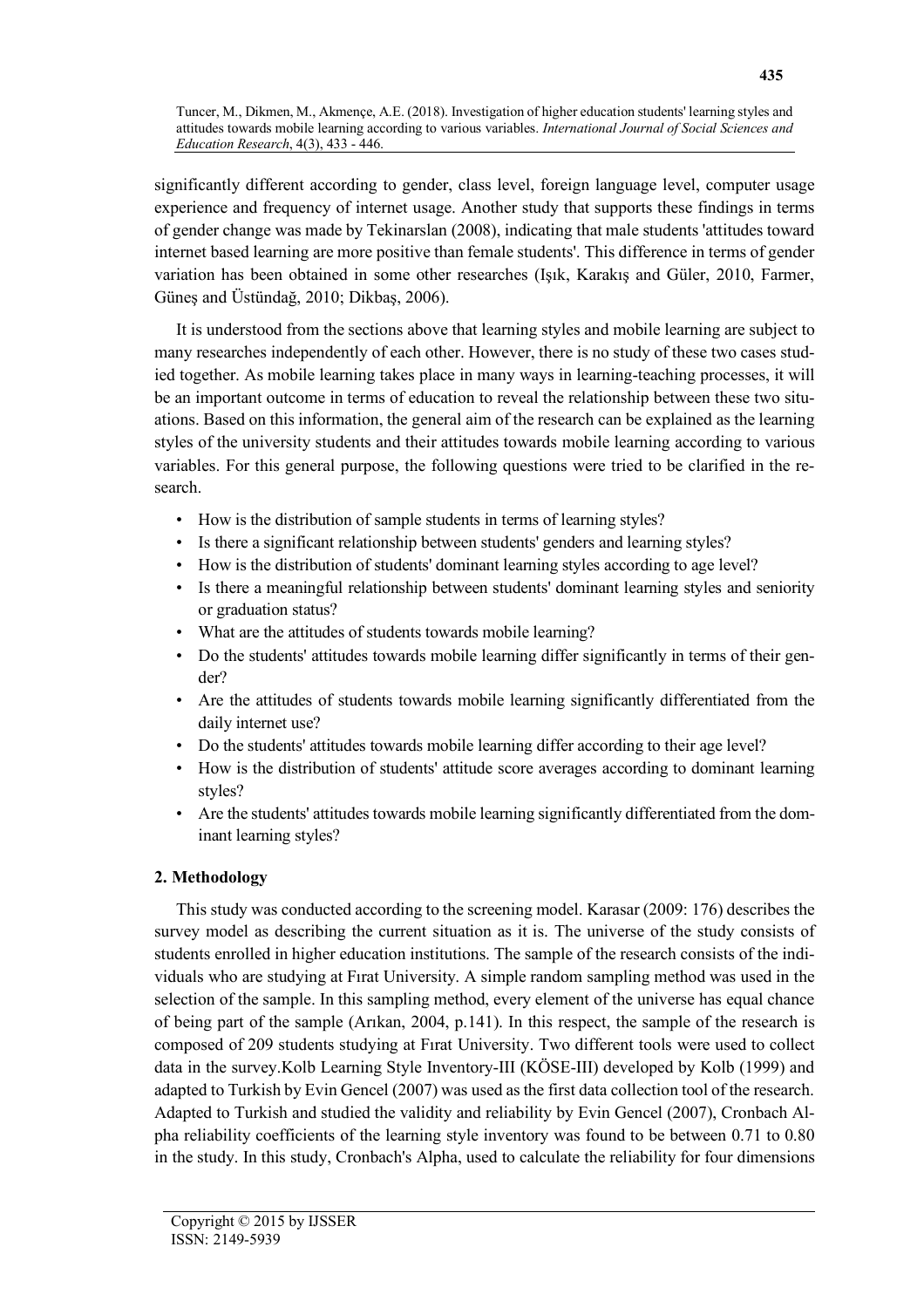of the inventory, was found between .68 and .76. Therefore, it is considered appropriate to use the inventory in the research.

The inventory consists of 12 items of 4 choices that ask individuals to rank four learning styles that best describe their learning style. Each of the 4 choices in each statement in the inventory represents a different form of learning. These are: 1. Concrete Experience (CE), 2. Reflective Observation (RO), 3. Concrete Conceptualization (CC), and 4. Active Experience (AE). As a result of the responses of the respondents to each option, the total score for each option ranges from 12 to 48. However, unified scores are needed to determine the learning style of the learners. Unified scores are calculated by taking the difference between Abstract Conceptualization - Concrete Experience and Active Experience - Reflective Observation. The scores obtained as a result of these operations range from  $-36$  to  $+36$ . The positive scores obtained from the combined score of AC-CE show that learning is abstract, whereas the negative scores show that the learning is concrete. Likewise, the positive score obtained by AE-RO show that learning is active, whereas the negative score indicates that the learning is reflective. By determining the intersection points of the combined points with the help of the following diagram, learning style can be found out.

Figure 1. Score diagram of learning styles inventory by KOLB



The Mobile Learning Attitude scale developed by Demir and Akpınar (2016) was used to measure attitudes toward mobile learning. Scale consists of four subscales such as Satisfaction, Effect to Learning, Motivation and Usability. The calculated Cronbach's alpha reliability coefficient in this study is .96.

Cronbach's Alpha value is used to calculate the appropriateness and reliability of the scales in the researches. The evaluation criterion used in the evaluation of Cronbach's Alpha coefficient is as below (Özdamar, 2013:555);

- If it is  $0.00 \le \alpha \le 0.40$ , the scale is not reliable.
- If it is  $0.40 \le \alpha \le 0.60$  scale is low reliable.
- If it is  $0.60 \le \alpha \le 0.80$  scale is quite reliable.
- If it is  $0.80 \le \alpha < 1.00$  scale is a reliable measure at a high level.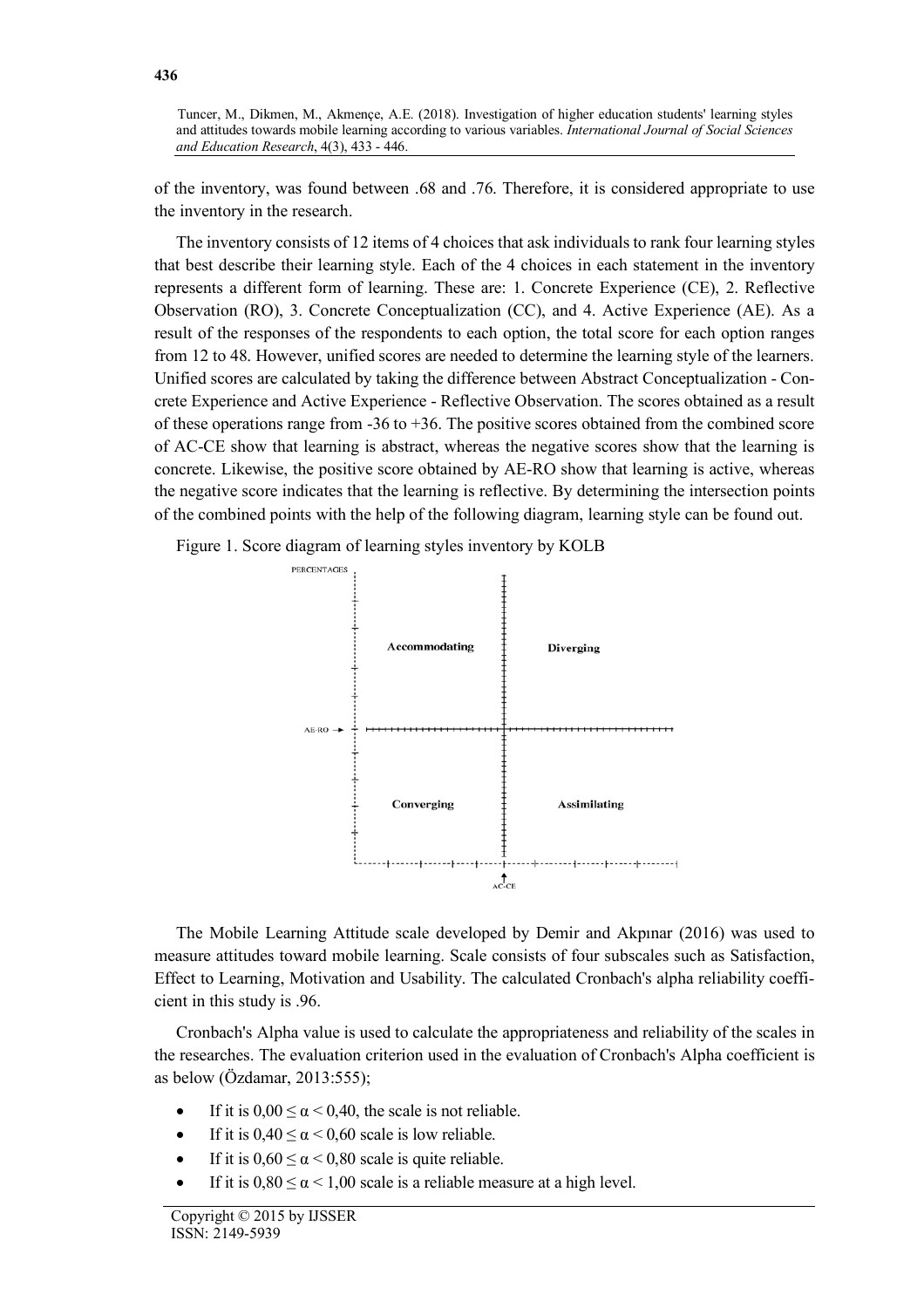In this study, the Cronbach's alpha coefficient calculated to determine the reliability of the scales was found to be 955 and 729, respectively. It is also seen that adverse statements are used to increase the reliability of the scales. In the analysis of the data, chi-square, percentage, frequency, independent groups t-test and Anova were used.

## **3. Findings**

The first finding of the research concerns the dominant learning styles of students in terms of any variables (faculty, gender etc.). Findings related to this situation are shown in Table 1.

| <b>Learning Styles</b> |     | $\frac{6}{9}$ |
|------------------------|-----|---------------|
| Accommodators          | 27  | 12.9          |
| Divergers              | 54  | 25.8          |
| Convergers             | 31  | 14.8          |
| Assimilators           | 97  | 46.4          |
| Total                  | 209 | 100.0         |

Table 1. Values of students' dominant learning styles

As seen in Table 1, it was found that  $12.9%$  of the students (n = 27) are Accommodators, 25.8% of them are Divergers ( $n = 54$ ), 14,8% of them are Convergers ( $n = 31$ ) and %46.4 ( $n = 97$ ) of them are Assimilators. Accordingly, the dominant learning style of the students is the assimilator learning style.

The findings in Table 2 were reached when the students' learning style were subjected to a classification in terms of their genders. Table 2 also provides a chi-square analysis of the relationship of students' dominant learning styles with their genders.

Table 2. Distribution of values regarding students 'dominant learning styles based on gender

|                        | Female       |               | Male |               |  |
|------------------------|--------------|---------------|------|---------------|--|
| <b>Learning Styles</b> | $\mathbf{F}$ | $\frac{6}{9}$ | F    | $\frac{6}{9}$ |  |
| Accommodators          | 10           | 9.0           | 17   | 17.3          |  |
| Divergers              | 37           | 33.3          | 17   | 25.8          |  |
| Convergers             | 18           | 16.2          | 13   | 13.3          |  |
| Assimilators           | 46           | 41.4          | 51   | 52.0          |  |
| Total                  | 111          | 100.0         | 98   | 100.0         |  |

 $X^2=9.515$ , df=3, p= .023

As seen in Table 2, there is a significant relationship between students' gender and dominant learning styles ( $p$ < .05). As a result, %9 of female participants ( $n=10$ ) and %17.3 of male participants ( $n=17$ ) are Accommodators, %33.3 of female participants ( $n=37$ ) and %25.8 of male participants (n=17) are Divergers, %16,2 of female participants (n=18) and %13.3 of male participants (n=13) are Convergers, %41.4 of female participants (n=46) and%52 of male participants (n=51) are Assimilator learners.

Based on the third sub-objective of the research, it was tried to determine how the dominant learning styles of the students were distributed according to the age level. Findings for this situation are given in Table 3.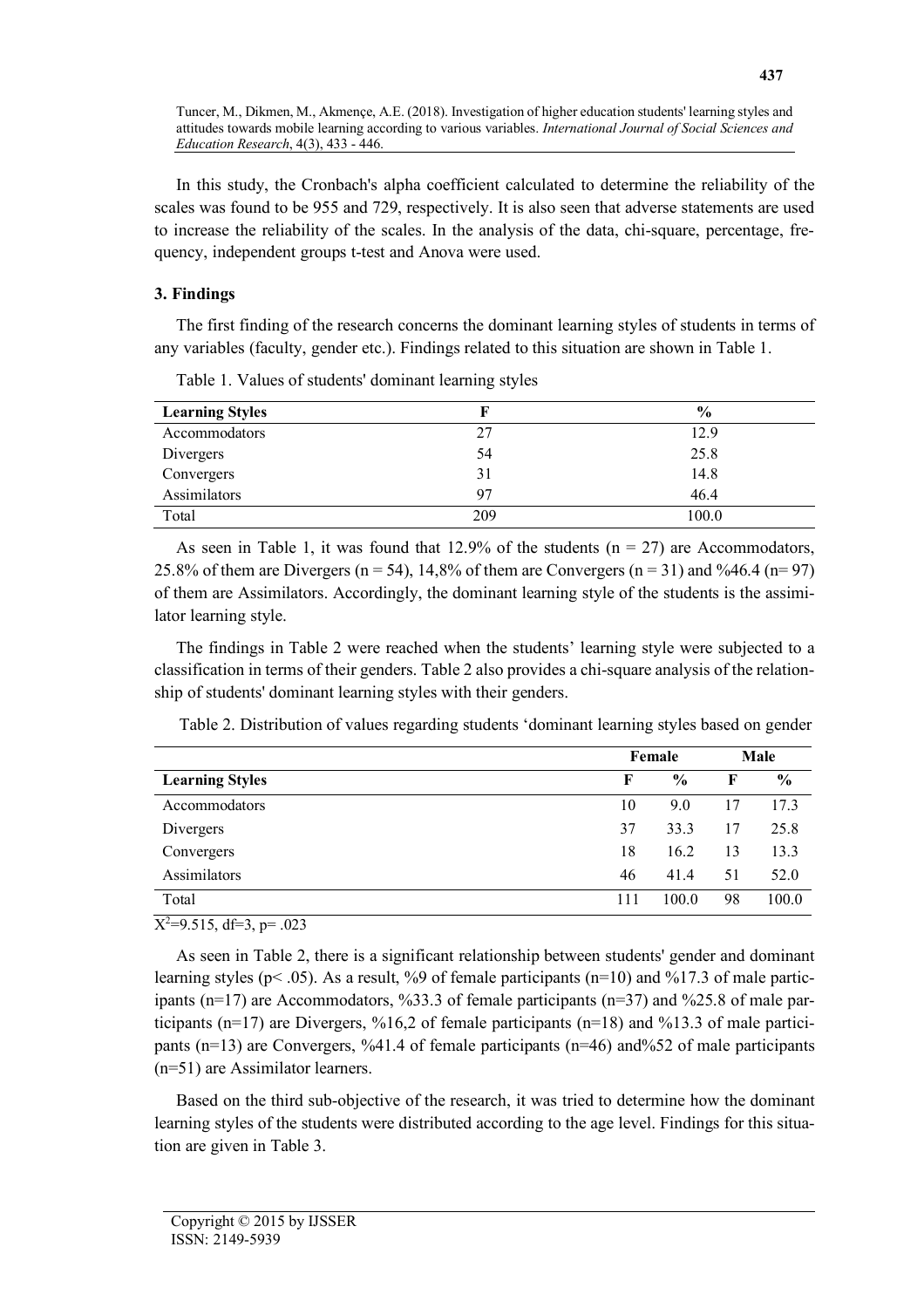Table 3. Distribution of the values of the students' dominant learning styles according to age level

|                        | 18-23 |               |    | 24-29         | 30 and over |               |  |
|------------------------|-------|---------------|----|---------------|-------------|---------------|--|
| <b>Learning Styles</b> | F     | $\frac{6}{9}$ |    | $\frac{6}{6}$ | F           | $\frac{6}{9}$ |  |
| Accommodators          | 13    | 13.3          | 8  | 11.3          | 6           | 15.0          |  |
| Divergers              | 36    | 36.7          | 16 | 22.5          |             | 5.0           |  |
| Convergers             | 13    | 13.3          | 10 | 14.1          | 8           | 20.0          |  |
| Assimilators           | 36    | 36.7          | 37 | 52.1          | 24          | 60.0          |  |
| Total                  | 98    | 100           | 71 | 100           | 40          | 100           |  |

 $X^2=16.794$ , df=6, p= .010

As seen in Table 3, it was determined that the students' dominant learning styles differed significantly according to age level. %13.3 of the individuals in the range of 18-23 ( $n=13$ ) are Accommodators,  $\frac{636.7}{ }$  of them are Divergers (n=36),  $\frac{613.3}{ }$  of them(n=13) are Convergers and %36.7 of them (n=36) are Assimilator learner, %11.3 of the individuals in the range of 24-29  $(n=8)$  are Accommodators, %22.5 of them  $(n=16)$  are Divergers, %14.1of them  $(n=10)$  are Convergers and %52.1of them (n=37) are Assimilator learners, %15 of the individuals in the range of 30 and over (n=6) are Accommodators, %5 of them (n=2) are Divergers, %20 of them (n=8) are Convergers and %60 of them (n=24) are Assimilator learners.

Table 4. Distribution of students' dominant learning styles according to final grade or graduation status

|                        | <b>Final Grade</b> |               | <b>Graduated</b> |               |
|------------------------|--------------------|---------------|------------------|---------------|
| <b>Learning Styles</b> | F                  | $\frac{0}{0}$ | F                | $\frac{0}{0}$ |
| Accommodators          | 20                 | 16.3          | 7                | 8.1           |
| Divergers              | 36                 | 29.3          | 18               | 20.9          |
| Convergers             | 18                 | 14.6          | 13               | 15.1          |
| Assimilators           | 49                 | 39.8          | 48               | 55.8          |
| Total                  | 123                | 100           | 86               | 100           |

 $X^2=6.737$ , df=3, p= .081

As shown in Table 4, when the distribution of the dominant learning styles of the students according to their seniority or graduation status was examined, it was found that there was no meaningful relation according to the final grade or graduation status ( $p$  > .05). While %16.3 of the students in final year (n=20) are Accommodators, %29,3of them (n=36) Divergers, %14.6 of them(n=18) are Convergers %38.8of them (n=49) are Assimilator learners, %8,1of the graduated students (n=7) are Accommodators, %20.9 of them (n=18) are Divergers, %15.1 of them (n=13) are Convergers and %55.8 of them (n=48) are Assimilator learners.

The mean, standard deviation, and relative variability coefficients of the answers given by the students to the Mobile Learning Attitude Scale are shown in Table 5.

|                    |     | ຼ    |     |
|--------------------|-----|------|-----|
|                    |     | Mean | sa  |
| <b>MLATOTAL</b>    | 209 | 3.38 | 628 |
| MLASATISFACTION    | 209 | 3.16 | 768 |
| MLALEARNING EFFECT | 209 | 3.89 |     |

MLAMOTIVATION 209 3.23 .861 MLAUSEFULLNESS 209 3.36 .807

Table 5. Some statistics on students' attitude scores for mobile learning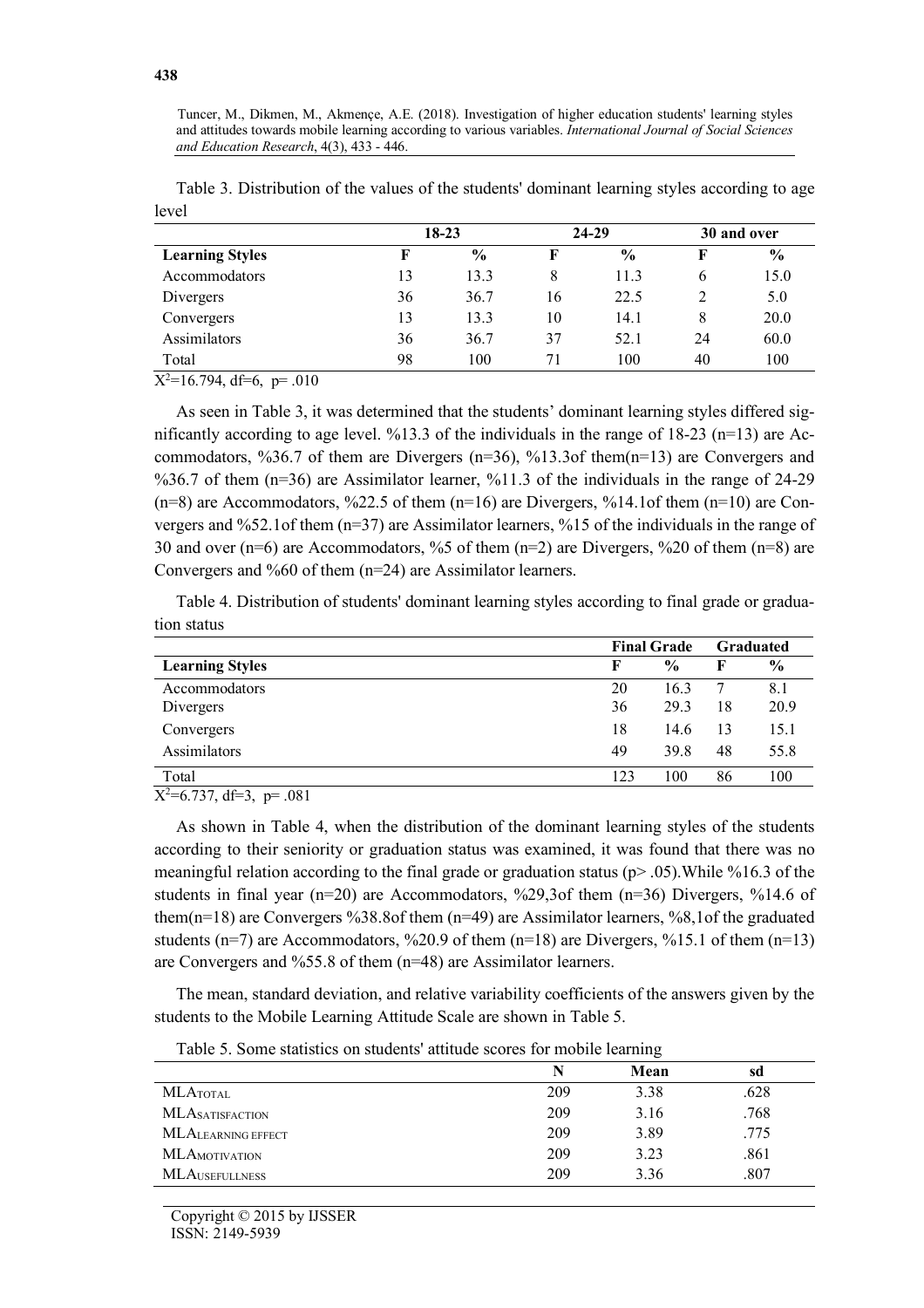As seen in Table 5, the average attitude level of mobile learning in the survey is  $(3.38 \pm .628)$ When the averages about subscale are examined, it can be seen that satisfaction is  $(3.16 \pm .768)$ level, learning effect is  $(3.89 \pm .755)$ , Motivation is  $(3.23 \pm .861)$  and usefulness is  $(3.36 \pm .807)$ level.

In the study, the students' attitudes towards mobile learning were also compared in terms of some independent variables. One of these independent variables is gender. Students' opinions on mobile learning are compared according to gender and t-test results are as in table 6.

| Twice of General and you of statemes attitudes to wards income realing |               |                 |        |          |                |
|------------------------------------------------------------------------|---------------|-----------------|--------|----------|----------------|
|                                                                        | Group N Mean  |                 | - sd   |          |                |
| Attitudes Towards Mobile Learning                                      |               | Female 131 3.32 | .639   | $-1.477$ | $\lceil$ . 141 |
| Levene (F= $.708$ , p= $.401$ )                                        | Male 116 3.45 |                 | - .611 |          |                |

Table 6. Gender analysis of students' attitudes towards mobile learning

As seen in Table 6, it is seen that the attitudes scores of mobile learners does not differ significantly in terms of gender (p> .05).

Within the scope of the study, it was investigated whether the attitude towards mobile learning differed significantly from the daily average internet use duration. In this context, significant differences in opinions have been determined in the general and satisfaction subscales of the scale. Findings are shown in table 7.

Table 7. Analysis of students' attitudes towards mobile learning based on their daily average internet usage

|                          | Group             |       | <b>Levene Test</b> |     | $f$ , $\bar{x}$ and sd others and ANOVA |      |       |              |
|--------------------------|-------------------|-------|--------------------|-----|-----------------------------------------|------|-------|--------------|
|                          |                   | F     | P                  | N   | Mean                                    | sd   | F     | $\mathbf{p}$ |
| <b>Attitudes Towards</b> | Less than 3 hours | .242  | .785               | 95  | 3.36                                    | .616 | 1.900 | .152         |
| Mobile Learning          | 3-6 hours         |       |                    | 77  | 3.32                                    | .620 |       |              |
|                          | $7-10$ hours      |       |                    | 37  | 3.56                                    | .658 |       |              |
|                          | Total             |       |                    | 209 | 3.38                                    | .628 |       |              |
| <b>MLASATISFACTION</b>   | Less than 3 hours | 2.198 | .114               | 95  | 3.13                                    | .699 | 1.151 | .142         |
|                          | 3-6 hours         |       |                    | 77  | 3.09                                    | .805 |       |              |
|                          | $7-10$ hour       |       |                    | 37  | 3.39                                    | .840 |       |              |
|                          | Total             |       |                    | 209 | 3.16                                    | .768 |       |              |
| MLALEARNING EF-          | Less than 3 hours | 1.088 | .339               | 95  | 3.85                                    | .798 | .568  | .391         |
| <b>FECT</b>              | 3-6 hours         |       |                    | 77  | 3.86                                    | .775 |       |              |
|                          | $7-10$ hours      |       |                    | 37  | 4.05                                    | .714 |       |              |
|                          | Total             |       |                    | 209 | 3.89                                    | .775 |       |              |
| <b>MLAMOTIVATION</b>     | Less than 3 hours | .011  | .989               | 95  | 3.20                                    | .862 | .786  | .457         |
|                          | 3-6 hours         |       |                    | 77  | 3.19                                    | .873 |       |              |
|                          | $7-10$ hours      |       |                    | 37  | 3.39                                    | .838 |       |              |
|                          | Total             |       |                    | 209 | 3.23                                    | .861 |       |              |
| <b>MLAUSEFULLNESS</b>    | Less than 3 hours | .772  | .463               | 95  | 3.39                                    | .830 | .729  | .484         |
|                          | 3-6 hours         |       |                    | 77  | 3.28                                    | .760 |       |              |
|                          | $7-10$ hours      |       |                    | 37  | 3.46                                    | .851 |       |              |
|                          | Total             |       |                    | 209 | 3.36                                    | .807 |       |              |

As shown in Table 7, there is no significant difference in the whole and all subscales of the students' attitude scores towards mobile learning according to their daily average internet usage duration ( $p$  $>$  .05).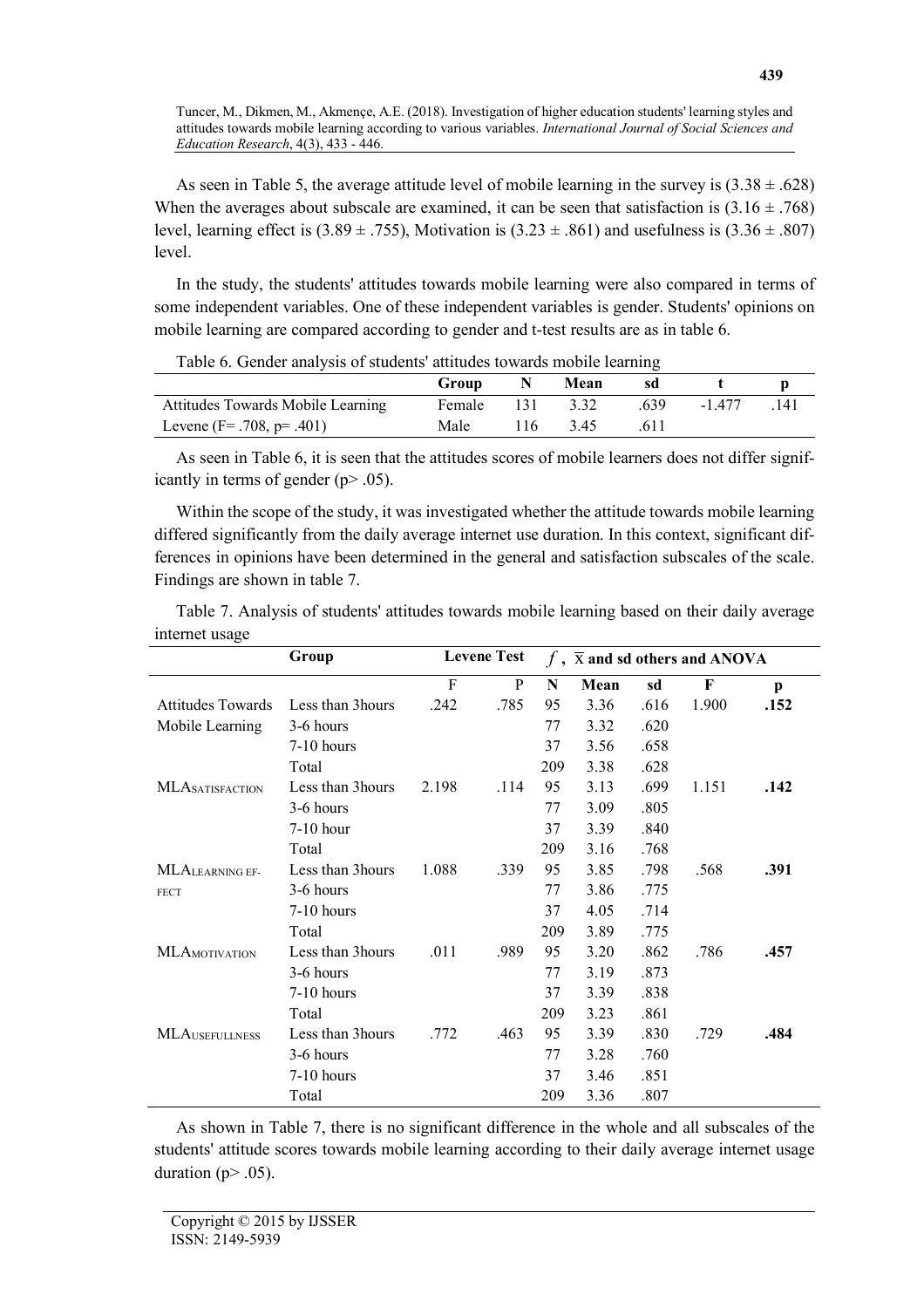It was investigated through one-way ANOVA whether there is a relationship between attitude towards mobile learning and the age level. Findings are shown in table 8.

|                         | Group       |       | Levene Test $f$ , $\bar{x}$ and sd other and ANOVA |      |      |       |      |                   |
|-------------------------|-------------|-------|----------------------------------------------------|------|------|-------|------|-------------------|
|                         |             | F     | P<br>N                                             | Mean | sd   | F     | p    | <b>Difference</b> |
| Attitudes Towards 18-23 |             | .165  | .848<br>98                                         | 3.35 | .646 | 2.055 | .131 |                   |
| Mobile Learning         | 24-29       |       | 71                                                 | 3.33 | .629 |       |      |                   |
|                         | 30 and over |       | 40                                                 | 3.56 | .559 |       |      |                   |
|                         | Total       |       | 209                                                | 3.38 | .628 |       |      |                   |
| <b>MLASATISFACTION</b>  | 18-23       | .317  | 98<br>.729                                         | 3.15 | .758 | 1.021 | .362 |                   |
|                         | 24-29       |       | 71                                                 | 3.10 | .798 |       |      |                   |
|                         | 30 and over |       | 40                                                 | 3.31 | .739 |       |      |                   |
|                         | Total       |       | 209                                                | 3.16 | .768 |       |      |                   |
| MLALEARNING EF-         | 18-23       | 1.428 | .242<br>98                                         | 3.82 | .833 | 3.142 | .045 | 3>1               |
| <b>FECT</b>             | 24-29       |       | 71                                                 | 3.83 | .771 |       |      | 3 > 2             |
|                         | 30 and over |       | 40                                                 | 4.16 | .565 |       |      |                   |
|                         | Total       |       | 209                                                | 3.89 | .775 |       |      |                   |
| <b>MLAMOTIVATION</b>    | 18-23       | .612  | 98<br>.543                                         | 3.18 | .911 | .806  | .448 |                   |
|                         | 24-29       |       | 71                                                 | 3.21 | .812 |       |      |                   |
|                         | 30 and over |       | 40                                                 | 3.38 | .821 |       |      |                   |
|                         | Total       |       | 209                                                | 3.23 | .861 |       |      |                   |
| <b>MLAUSEFULLNESS</b>   | $18-23$     | 1.937 | 98<br>.147                                         | 3.34 | .792 | .822  | .441 |                   |
|                         | 24-29       |       | 71                                                 | 3.30 | .892 |       |      |                   |
|                         | 30 and over |       | 40                                                 | 3.50 | .679 |       |      |                   |
|                         | Total       |       | 209                                                | 3.36 | .807 |       |      |                   |
|                         |             |       |                                                    |      |      |       |      |                   |

Table 8. Analysis of students' attitudes towards mobile learning according to their age levels

 $1=18-23$  age group,  $2=24-29$  age group,  $3=30$  and over age group

As shown in Table 8, it was found that the students' attitudes scores towards the whole scale and mobile learning, satisfaction, motivation and usability subscales do not significantly differ according to the age levels of the individuals  $(p> 0.05)$ . Learning Effect subscale significantly differ according to age variable ( $p=.045<.05$ ) and it seems to be favored for participants who are 30 and over. One of the questions that may come to mind from this finding is how distribution of the attitude toward mobile learning based on the dominant learning style. The distribution of the attitude toward mobile learning according to the dominant learning style is as shown in table 9.

Table 9. The distribution of the attitude toward mobile learning according to the dominant learning style

| <b>Scale</b> | <b>Learning Style</b> |     | Mean | sd   |  |
|--------------|-----------------------|-----|------|------|--|
|              | Accommodators         | 27  | 3.36 | .604 |  |
|              | Divergers             | 54  | 3.24 | .645 |  |
| MLATOTAL     | Convergers            | 31  | 3.49 | .639 |  |
|              | Assimilators          | 97  | 3.43 | .617 |  |
|              | Total                 | 209 | 3.38 | .628 |  |

As can be seen in Table 9, when the distribution of students' attitude for mobile learning and all subscales are examined according to their learning styles, it is understood that the highest average belongs to Convergers and the lowest average belongs to Divergers. The results of oneway ANOVA on the differences between the averages are presented in Table 10.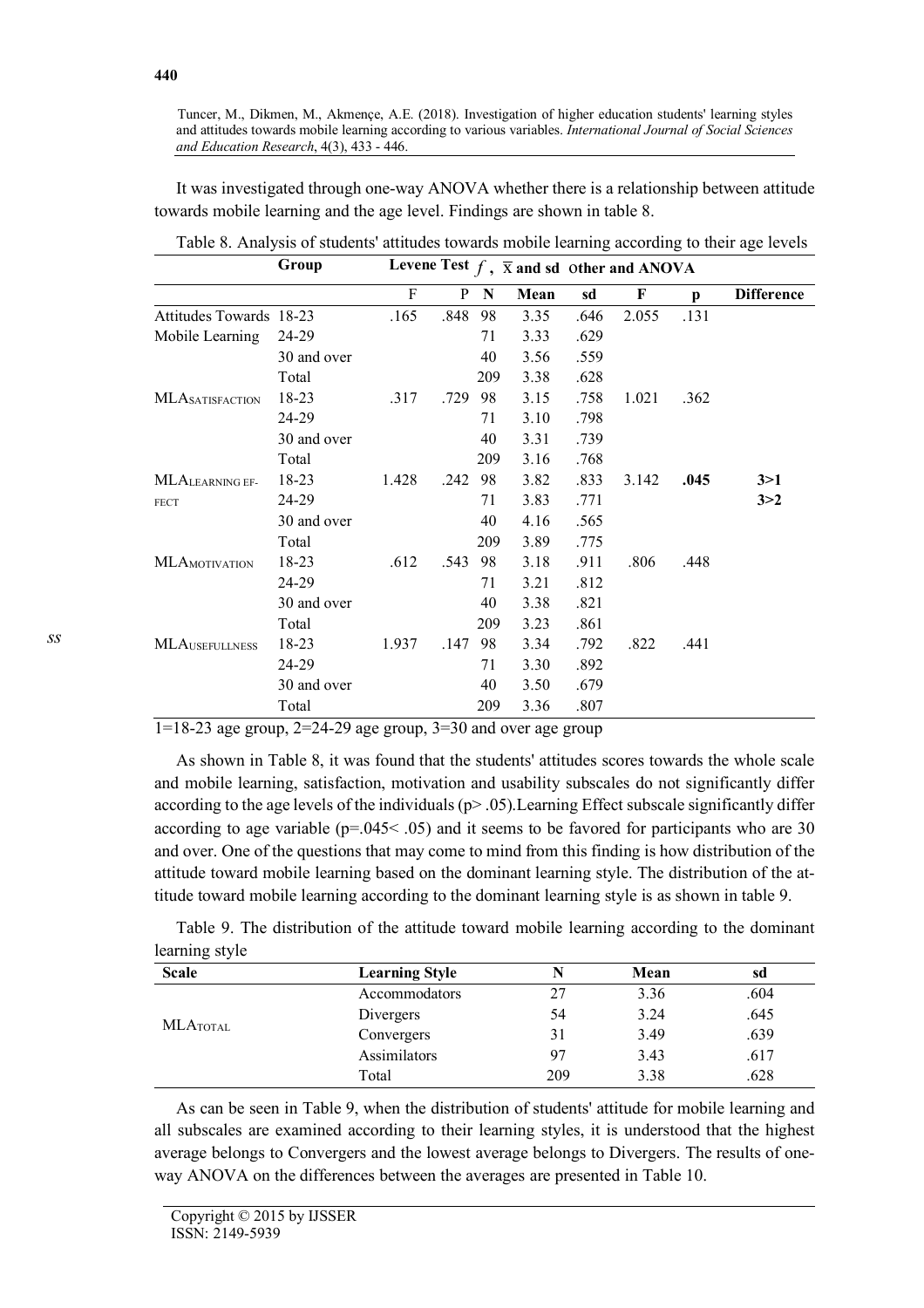|                                                            |              | Levene Test $f$ , $\overline{x}$ and sd others and ANOVA |     |                           |           |  |
|------------------------------------------------------------|--------------|----------------------------------------------------------|-----|---------------------------|-----------|--|
|                                                            | $\mathbf{F}$ |                                                          |     | Sum of S. df Mean of S. F |           |  |
| MLA <sub>TOTAL</sub> Between Groups .088 .966 1.551 3 .517 |              |                                                          |     |                           | 1 324 267 |  |
| Within Groups                                              |              | 94 909                                                   |     | 243 391                   |           |  |
| Total                                                      |              | 96.460                                                   | 246 |                           |           |  |

Table 10. Differences in attitudes towards mobile learning according to students' dominant learning styles

As seen in Table 10, there is no significant difference in opinion between the attitudes towards mobile learning and sub-dimensions according to individuals' dominant learning styles ( $p$ > .05).

### **4. Results and discussion**

It has been revealed through many researches (Evin Gencel, 2008; Demir, 2008; Kolb and Kolb, 2005) that in the shaping of individual learning styles many factors such as emotional, cognitive and psychomotor traits, gender and occupation of learning areas (numerical, verbal and both), are effective. Rapid developments in technology in recent years have changed many situations in our lives (shopping, social environment, etc.), as well as affecting learning-teaching methods, techniques and styles. Especially with the increasing use of mobile technology (TÜİK, 2017), it is observed that learning activities are carried out independently of time and place (outside of home and school) (Sharples, 2000). Indeed, we can see that mobile technology is used extensively by many people almost everywhere such as on the subway, in the airplane and while eating. It is thought that it will be important to determine the relationship between learning attitudes through such intensively used mobile technologies and the dominant learning styles of the individuals.

It was determined that the students who constituted the research sample had mostly Assimilator learning style in terms of evaluations of many independent variables. Veznedaroglu and Özgür (2005) emphasized that the most prominent feature of people with assimilator learning styles is to create conceptual models. While they are learning, they focus on abstract concepts and ideas and they need opportunities to process knowledge. The finding in the research that the dominant learning style is assimilator is parallel to the research findings of Kılıç (2002) and Çağıltay and Tokdemir (2004). Okur and Bahar (2010) have identified the dominant learning styles as Divergers and Assimilators in their research. This finding is completely parallel to the findings of Özgür (2013a). Oral (2003) found that students in science and social fields prefer abstract conceptualization, students in Turkish-mathematics and vocational fields prefer to learn through active life. Similarly, Demir (2008) found that the majority of Turkish teacher candidates had a Diverger and Assimilator learning style. Threeton and Walter (2009), who conducted research on the students of the Automotive Technology Program, found that sample group consisted of mostly Accommodators and Assimilators style learners. Having different results from different sample groups can be considered as a clear indication that learning styles are affected by many factors.

Demir and Aybek (2012) investigated the relationship between learning styles and multiple intelligences of students, they found positive relationships in the result of the research and determined that the multiple intelligence fields reveal learning styles at significant rates. Güven and Kürüm (2008) report that there are a certain relationship between students' learning styles and their tendency to think. These research findings show that there is a need for a diagnostic process in the sense of learning styles before the learning-teaching process. Teaching before determining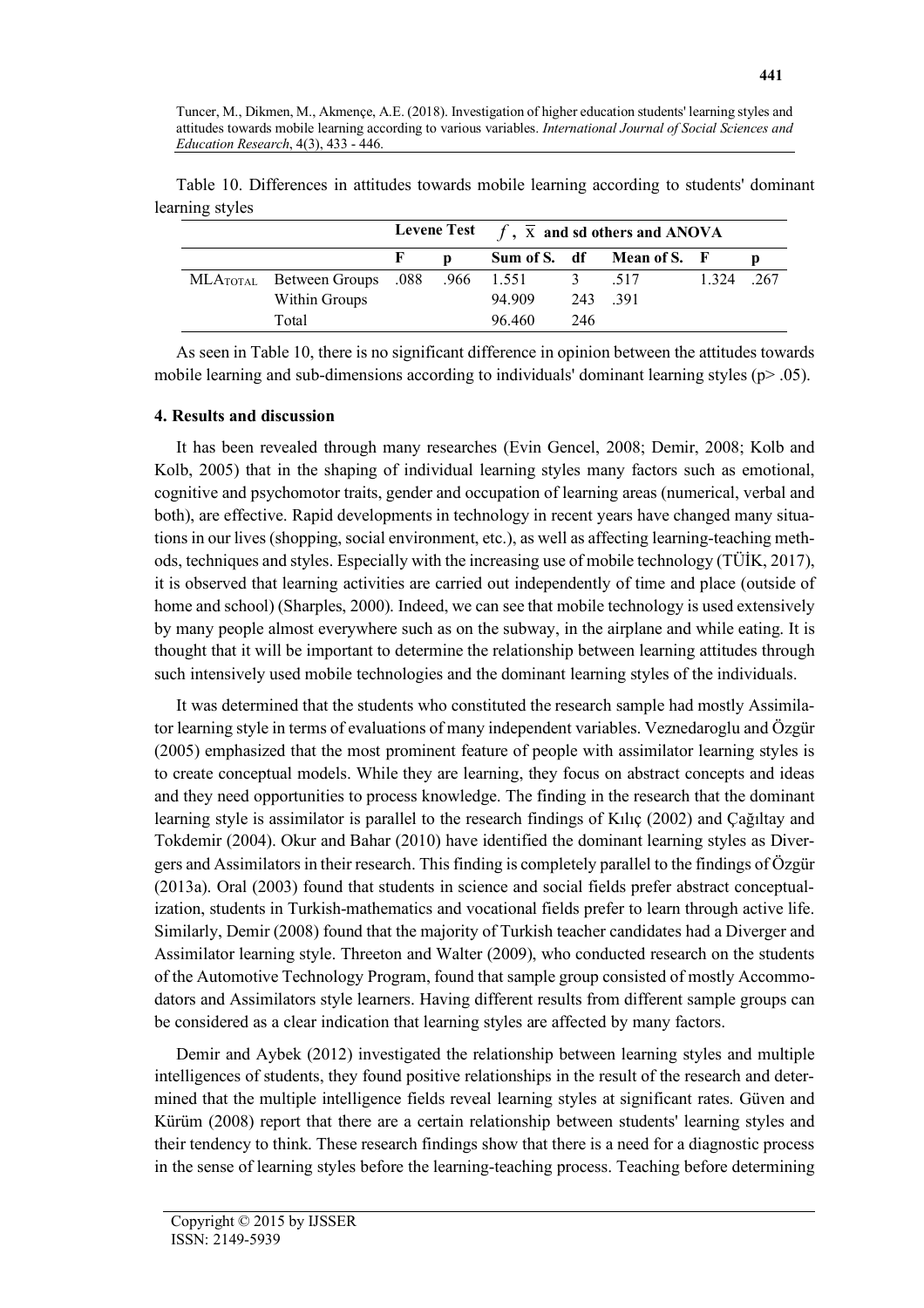changeable learning styles according to sample group, teaching programme and intelligence type can lead to some losses in terms of the quality of education that has been aimed at teaching.

According to research findings, there is a significant relationship between the gender of the students and their dominant learning styles. However; Demir (2008) reports that there is no significant relationship between learning style and gender. Findings in the research show that the general and dominant learning style is Assimilator. When the dominant learning styles were examined according to the gender, it can be seen that men have a Diverger learning style in the second place and Convergers in the third place while women had a Diverger learning style in the second place and Accommodator are in the third place. This finding was also obtained by Ergur (2010). However, according to some researchers (Özgür, 2013;Özgür, 2013a;BaharandSülün, 2011; Can, 2011; Biçer, 2010; Yurtseven, 2010; BaharÖzenandGülaçtı, 2009; Yenice and Saracaloğlu, 2009; Köseoğlu, 2009; Gürsoy, 2008; Mutlu, 2008; Güneş, 2004; Uzuntiryaki, Bilgin and Geban, 2004; Akgün, 2002) learning style does not change based on gender. It is thought that the results of different studies based on relationship between the gender variable and the dominant learning style may be due to the version differences of the inventories used in the researches or the different qualities of the participants in the researches.

The study also found significant differences between dominant learning styles and age levels. Similar findings were obtained in Magdalena (2015), Numanoğlu and Şen (2007) surveys. However, Atabay and Kurman (2013), Özgür (2013), Özgür (2013a) and Şenyuva (2009) report that mean scores of learning styles does not differ significantly with age.Can (2011) and Akgün (2002) obtained results in parallel with the research findings of Atabay and Kurman (1963). In a study conducted by Truluck and Courteney (2017), they found that 55-65 age group prefer to learn with their emotion,66-74 age group prefer to learn by emotion and observation and 75 and over age group prefer to learn through thinking and observing. Researchers who have set out from this finding have emphasized the importance of learning styles in teaching because people become more active observer as they grow up.

A significant relationship was also found between the dominant learning style and the learning situation, and it was seen that the learning style could differ significantly according to the final grade or graduation status. However, in both learning situations, Assimilator is the highest dominant learning style. It is noteworthy that the assimilator learning style in the last year is increasing as dominant learning style.Işık (2011) notes that learning styles differ significantly in relation to class level, similar to findings of this study. Unlike these findings, Özgür (2013) and Özgür (2013a) stated that learning styles does not differ according to class level.

Another finding is that students' attitudes scores towards mobile learning are close to each other. Despite the different features such as department, class, and gender, we can explain this similarity in terms of attitude scores as the widespread use of mobile technologies. Teacher candidates do not have significant opinion differences in terms of mobile learning. While there is no significant difference in terms of age and gender, in terms of the duration of daily internet usage, there is a meaningful difference between users who use the internet for seven hours and more and those who use it for 3-6 hours. If the 3-6 hour daily internet use period is interpreted as a period in which daily routine work is done, it can be explained as a natural situation that more than 7 hours internet users have higher attitude scores for mobile learning. The finding of Elçiçek and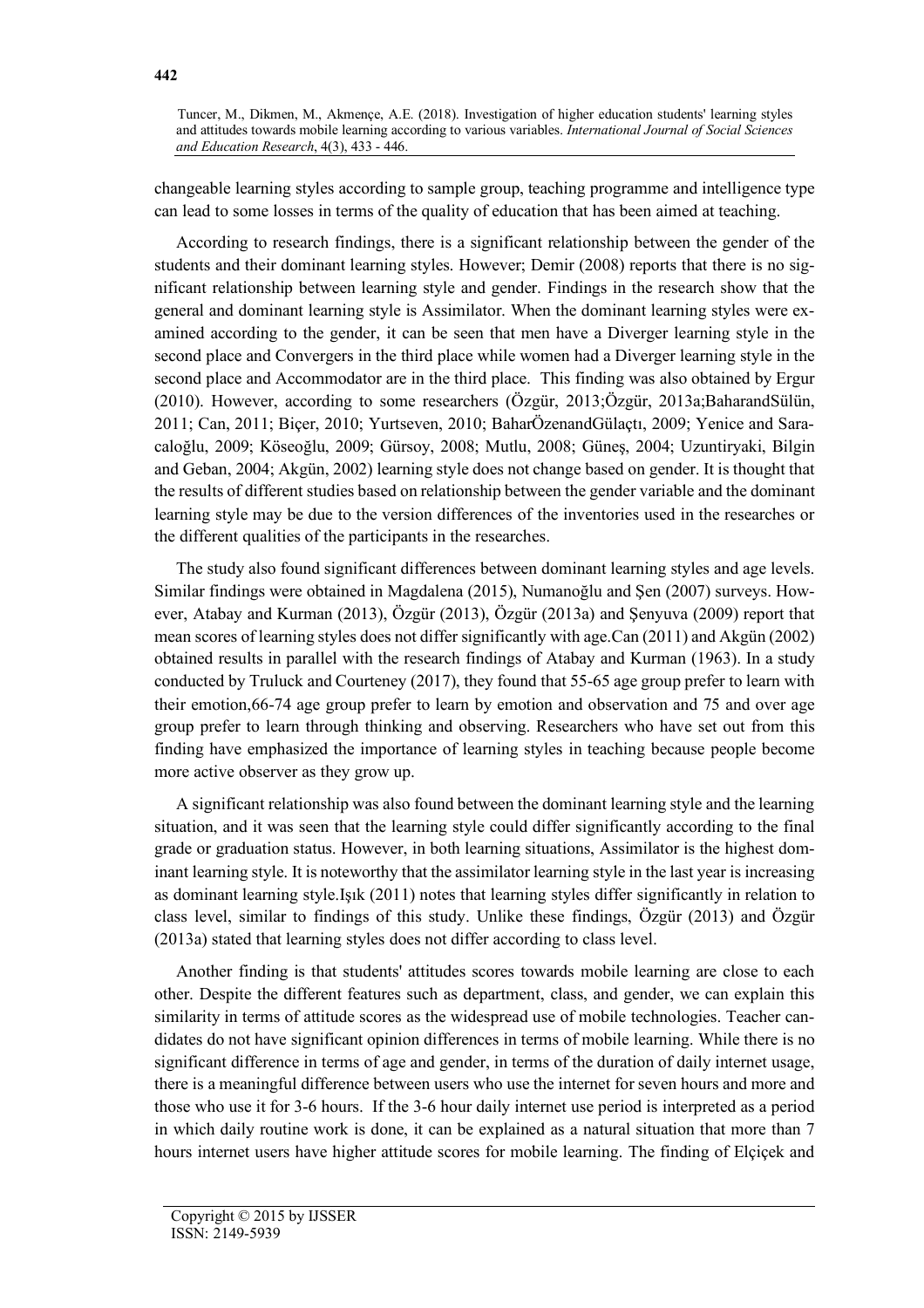Bahçeci (2017) can be interpreted that mobile learning management systems have developed positive attitudes towards mobile learning. Similar findings were obtained by Özgür and Tosun (2010). The finding of Şimşek and Yıldırım (2016) shows that gender does not make a meaningful difference in terms of attitudes towards technology and this is parallel to this research. Tekinarslan's (2008) finding that students' attitudes towards e-learning are generally positive is found to be consistent with the obtained averages. However, Haznedar (2012) reported that university students' attitudes towards e-learning differ significantly in terms of gender, class, and frequency of internet use. The only similar findings with this research is the internet usage frequency.

Finally, the study found that the dominant learning style did not make a significant difference in terms of attitudes towards mobile learning. However, in the study of Haznedar (2012), there was a significant difference between the attitudes towards e-learning according to learning style and the attitudes towards e-learning of visual students were found higher than the other students.

An impression from research findings and field literature research is that learning styles may change depending on many variables. At this point, we can describe the learning style as both an influencing and influenced variable. It seems that in the terms of learning styles we are not able to present all the aspects and variable interactions to the trainers. However, at least, we can suggest learning styles as an input variable before starting teaching. The technological tools with developing and changing effects must always be questioned in terms of their learner characteristics.

### **5.References**

- Akgün, İ. (2002*). Learning styles of the students in private English courses*, Unpublished Master's Thesis, Hacettepe University, Institute of Social Sciences, Ankara.
- Arıkan, R. (2004). Research techniques and report preparation. Ankara: Asil Publishig.
- Atabay, M.M. and Kurtman, E. (2013). Matches between learning styles of students at compulsory English preparatory program and teaching styles at lecturer and differences among the students' academic achievement. *Karaelmas Journal of Educational Sciences*, 1,140-156.
- Bahar, H. H. and Sülün, A. (2011). Learning styles of science teacher candidates, the link between gender and learning styles, according to learning styles of academic success. *Kastamonu Journal of Education, 19*(2), 379-386.
- Bahar, H. H., Özen, Y. and Gülaçtı, F (2009). An investigation on academic achievement and learning styles as to branches and gender from faculty of education students'. *Ankara University Journal of Faculty of Educational Sciences, 42*(1), 69-86.
- Balcı, A. (2011). Research on Social Sciences: Method, Technique and Principles Ankara: Pegem Publishing.
- Başaran, İ.E. (2005). Educational Psychology: Development, Learning and Environment. Ankara: Nobel Publishing.
- Biçer, M. (2010). *The relationship between learning styles and grade levels, gender, academic achievement levels of students from 6th, 7th and 8th grades,* Unpublished Master's Thesis, Yıldız Technical University Institute of Social Sciences, İstanbul.
- Can, Ş. (2011). Investigation of the relationships between the learning styles and preservice elementary teachers and some variables. *Hacettepe University Journal of Education Faculty, 41*, 70-82.
- Çağıltay, N. E. and Tokdemir, G. (2004). The role of learning styles in engineering education. 1st National Engineering Congress, İzmir-Turkey.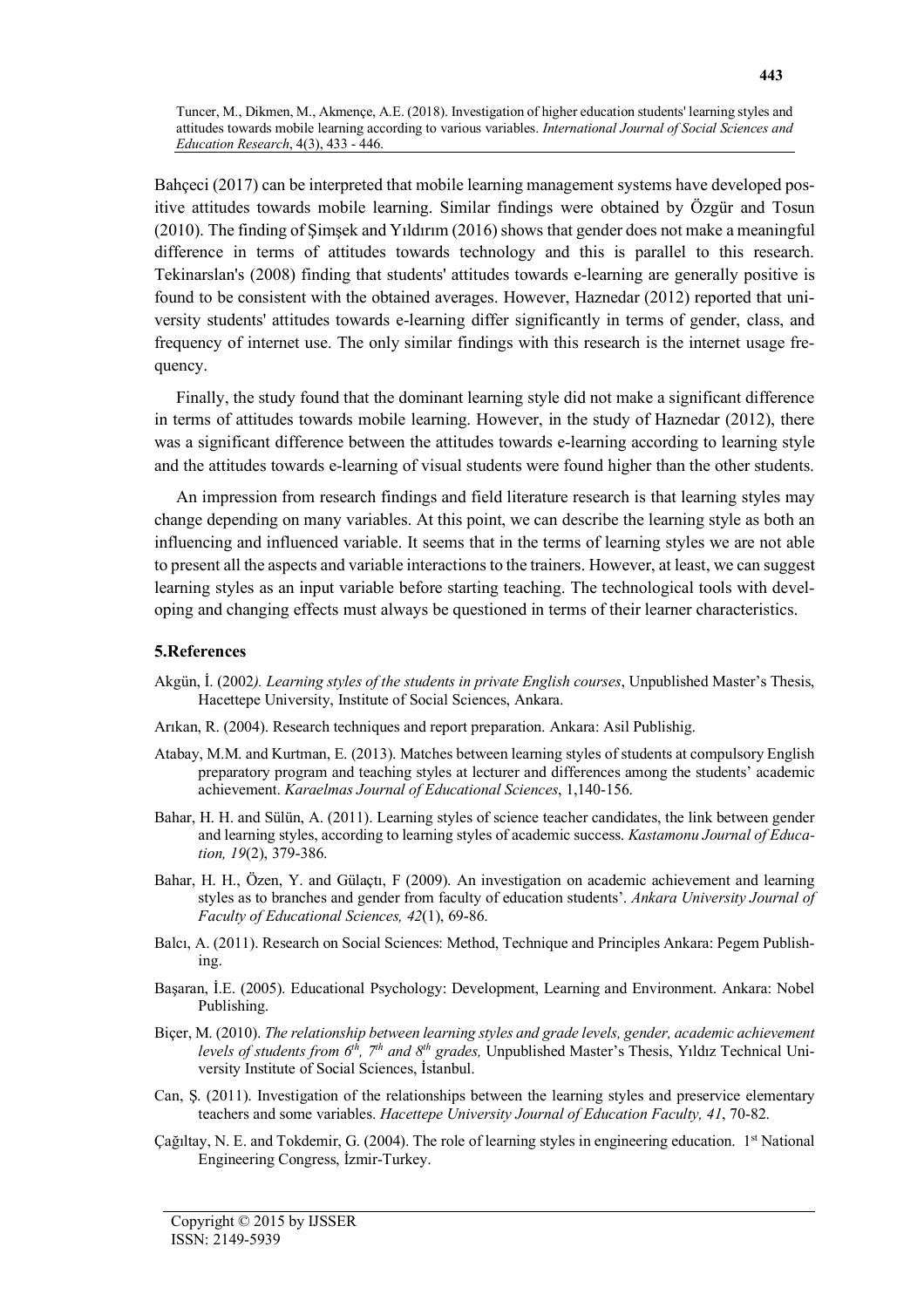- Çiftçi, S., Güneş, E. and Üstündağ, M. T. (2010). Attitudes of distance education students towards web based learning – a case study. *Procedia Social and Behavioral Sciences, 2,* 2393-2396.
- Demir, K. and Akpınar, E. (2016). Development of attitude scale of towards mobile learning. *Educational Technology: Theory and Practice*, 6(1), 59-79.
- Demir, R. and Aybek, B. (2012). An examination of learning styles and multiple intelligences fields of ninth grade students. *International Journal of Curriculum Instructional Studies*, 2(4), 27-40.
- Demir, T. (2008). Learning styles of the Turkish teaching students (The Case of Gazi University). *International Journal of Social Studies*, 1(4), 129-148.
- Dikbaş, E. (2006). *Investigation of attitudes of prospective teachers towards e-learning,* Unpublished Master's Thesis*,* Dokuz Eylül University, Institute of Educational Sciences, İzmir.
- Elçiçek, M. and Bahçeci, F. (2017). The investigation of the effects of mobile learning management system on academic success and attitudes of learners. *Kastamonu Education Journal*, 25(5), 1695-1714.
- Evin Gencel, İ. (2007). Kolb'un deneyimsel öğrenme kuramına dayalı öğrenme stilleri envanteri-III'ü Türkçe'ye uyarlama çalışması. *Dokuz Eylül University Journal of Institute of Social Sciences*, 9(2), 120-139.
- Evin Gencel, İ. (2008). The effect of instruction based on Kolb' experiential learning theory on attitude, achievement and retention in social studies. *Elementary Education Online*, *7*(2), 401-420.
- Ergür, D. O. (2010). The effect of personal characteristics of the basic English students on their learning styles and its reflection on teaching process. *Hacettepe University Journal of Education Faculty, 39*, 173-184.
- Fer, S. (2009). Instructional Design. Ankara: Anı Publishing.
- Fer, S. (2003). Matematik, fizik ve kimya öğretmenliği öğrencilerinin öğrenme biçemlerine göre kolay öğrendikleri öğrenme etkinlikleri. *Contemporary Education*, 28(304), 33-43.
- Güneş, C. (2004). *Learning styles of Gazi University preparatory class,* Unpublished Master's Thesis, Gazi University, Institute of Educational Sciences, Ankara.
- Gürsoy, T. (2008). *The investigation of teacher candidates' learning styles in terms of various variables,* Unpublished Master's Thesis, Adnan Menderes University, Institute of Social Sciences, Aydın.
- Güven, M. and Kürüm, D. (2008). The relationship between teacher candidates' learning styles and critical thinking dispositions. *Elementary Education Online*, 7(1), 53-70.
- Haznedar, Ö. (2012). *The investigation of undergraduate's students' information and communication technology skills and attitudes to e-learning in terms of different variables,* Unpublished Master's Thesis, Dokuz Eylül University, Institute of Educational Sciences, İzmir.
- Işık, G. (2011). *Determination of relationship between 6<sup>th</sup>, 7<sup>th</sup> and 8<sup>th</sup> grade elementary students' learning styles and their inquiry learning skills,* Unpublished Master's Thesis, Adnan Menderes University Institute of Science, Aydın.
- Işık, A. H., Karakış, R. and Güler, İ. (2010). Postgraduate students' attitudes towards distance learning (The case study of Gazi University). *Procedia Social and Behavioral Sciences, 9,* 218-222.
- Karaca, E. (2008). Test and Item Analysis (Eds.: Serdar Erkan and Mufit Gomleksiz). Ankara: Nobel Publishing.
- Karasar, N. (2009). Scientific Research Methods. Ankara: Nobel Publishing.
- Khaki, N., Ganjabi, M. and Khodamoradi, A. (2015). The effect of learning style on the performance of students in a preemptive focus-on-form instruction. *Porta Linguarum*, 24, 21-32.
- Kılıç, E. (2002). The effect of dominant learning style on learning activities preference and academic achievement, The journal of Educational Sciences and Application, 1(1), 1-15.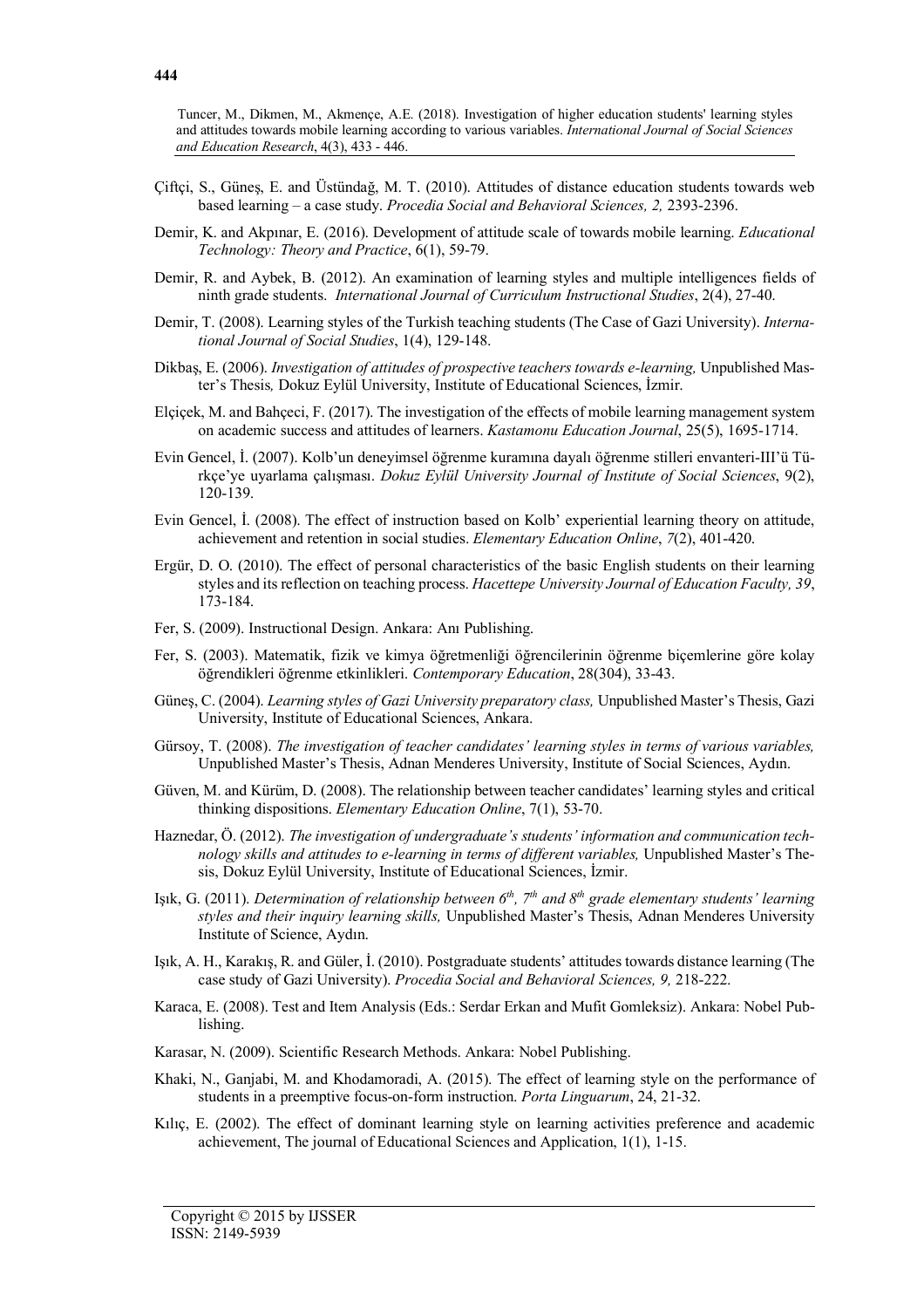- Köseoğlu, P. (2009). The relationship between biology teacher candidates' learning styles and attitudes towards biology teaching. *I. International Education Research Congress*. http://oc.eab.org.tr/egtconf/pdfkitap/pdf/ 552.pdf.
- Kuşkonmaz, H. (2011). *Determining teacher's perceptions pf mobile learning at secondary schools,* Unpublished Master's Thesis, Bahçeşehir University Institute of Science, İstanbul.
- Magdalena, S.M. (2015). The relationship of learning styles, learning behavior and learning outcomes at the Romanian students. *Procedia - Social and Behavioral Sciences*, 180, 1667 – 1672.
- Mcleod, S. (2013). Kolb-Learning Styles.

http://cei.ust.hk/files/public/simplypsychology\_kolb\_learning\_styles.pdf

- Mutlu, M. (2008). Learning styles of students of education faculty. *Journal of Kazım Karabekir Education Faculty,* 17, 1-21.
- Numanoğlu, G. and Şen, B. (2007). Learning styles of university students attending department of computer and instructional technologies education. *Ahi Evran University Journal of Kırşehir Education Faculty*, *8*(2), 129-148.
- Oral, B. (2003). An investigation of learning styles of secondary school students. *Educational Management*, 35, 418-435.
- Ornstein, A.C. and Hunkins, F.P. (2014). Curriculum Foundations, Principles and Issues (Trans. Eds. Asım Arı). Konya: Eğitim Publishing.
- Özdamar, K. (2013). Statistical Data Analysis with Packet Programs (Volume 1). Eskişehir: Nisan Publishing.
- Özgür, H. (2013). Learning styles of distance education students: Trakya University Sample. *Trakya University Journal of Education Faculty*, 3(2), 85-91.
- Özgür, H. (2013a). The investigation of CEIT department pre-service teachers' learning styles in terms of various variables. *Pamukkale University Journal of Education Faculty*, 34, 103-118.
- Özgür, H. and Tosun, N. (2010). *Effect of internet based education on e-learning attitudes.* XV. Internet Conference in Turkey, İstanbul.
- Poyraz, M.Y. (2014). *Impact of mobile devices (Tablet pc) education and training,* Unpublished Master's Thesis, Afyon Kocatepe University Institute of Science, Afyon.
- Sharples, M. (2000). The design of personal mobile technologies for lifelong. *Computers & Education*, 34, 177-193.
- Şenyuva, E.A. (2009). Examining nursing students' learning styles by some variables. *Educational Administration: Theory and Practice*, 15(58), 247-271.
- Şimşek, Ü. and Yıldırım, T. (2016). The attitudes and opinions of social studies teacher candidates on the usage of technology in education. *International Journal of Human Sciences*, 13(1), 632-649.
- Tekinarslan, E. (2008). Attitudes of Turkish distance learners toward internet-based learning: an investigation depending on demographical characteristics. *Turkish Online Journal of Distance Education-TOJDE, 9*(1), 67-84.
- Threeton, M.D. and Walter, R.A. (2009). Automotive technology student learning styles and their ımplications for faculty. *Journal of Industrial Teacher Education*, 46(3), 7-33.
- Truluck, J.E. and Courteney, B.C. (2017). Learning style references among older adults. *Educational Gerontology*, 25(3), 221-236.

Turkish Statistical Institute (TÜİK). (2017). Household information technology research.

(Access date: 02.02.2018, Link: http://www.tuik.gov.tr/PreHaberBultenleri.do?id=24862